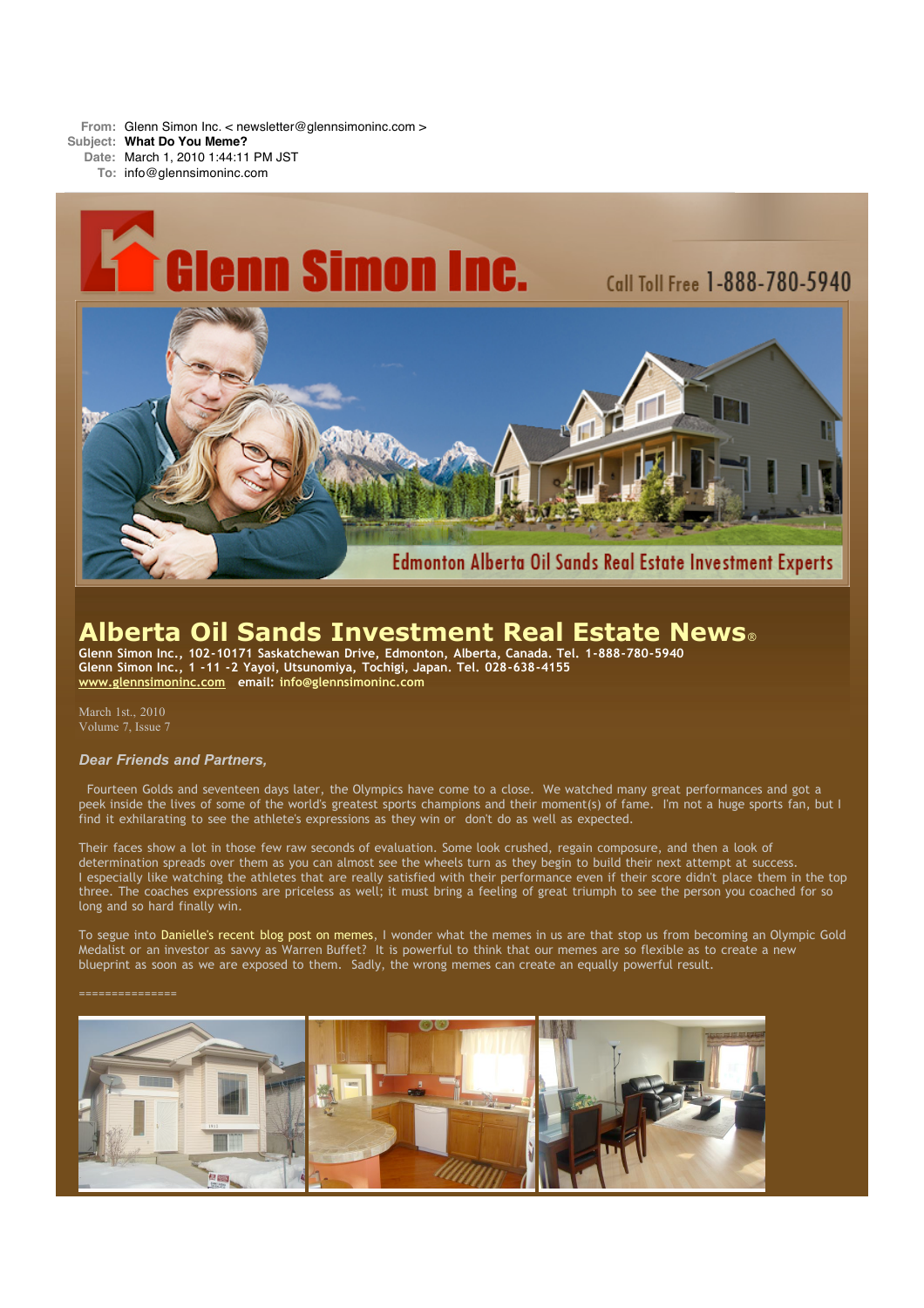## **South East Edmonton: [Cashflowing](http://www.glennsimoninc.com/featured_detail.php?id=71) Wildrose Suited Bungalow In High Growth Area**

Turbo charge your portfolio. Stylish 3 bedroom 2 bath suited home has over 911 sq ft of rental space on main floor plus double detached garage. The pictures show the detail and care that went into building this home. Separate entry to the gorgeous 1 bedroom suite that pulls in extra cash flow.

Comes complete with great tenants making this a totally turn-key property for you. Convenient south east area with easy access to the new Ring Road and refinery row. Excellent neighborhood that demands high resale value and rents. HUGE upside potential due to the great purchase price, strong economic fundamentals and the proximity of this home in relation to Edmonton's growing SE side.

Produces **[\\$297](http://www.glennsimoninc.com/featured_detail.php?id=71)** positive cash flow per month using an investor's mortgage plan - taking advantage of current low rates.

Poised for massive growth. This home rents for top dollar and has everything arranged, including financing structure and incredible tenants. Your investment includes: financial analysis, professional inspection, insurance, financing set-up, legal fees, basic accounting, reserve fund, CMA, bi-annual statements, strategic market planning to ensure successful entry and exit, plus much more!

## **Purchase price: \$335K Total [Investment:](http://www.glennsimoninc.com/featured_detail.php?id=71) \$80.7K. Your Estimated 5 Year Profit \$61.3K. Your pre-tax Total ROI is 76% or 15% per year. + \$297 Cash Flow in Your Pocket Every Month**

"Get into action and realize secure, long-term profits"

Already producing a great RETURN. Visit [HERE](http://www.glennsimoninc.com/featured_detail.php?id=71) for the full FEATURE sheet and call 1-888-780-5940 to get started.

===SPECIAL NOTICE: NO CASH, BUT GOOD CREDIT? CALL US TODAY TO LEARN HOW YOU CAN OWN INVESTMENT [PROPERTY===](http://www.myreinspace.com/forums/index.php?showtopic=15535)

-Please remember: All investments carry RISK. Be sure to seek your own independent legal advice-

#### ===============

## **Alberta Sees 2013 Return To Surplus After Record Budget Deficit**

By Reg Curren, Financial Post, February 10, 2010,

Feb. 10 (Bloomberg) -- Alberta, home to the largest oil reserves outside the Middle East, said it will erase its record budget deficit in three years, [becoming](http://www.businessweek.com/news/2010-02-10/alberta-sees-2013-return-to-surplus-after-record-budget-deficit.html) the first major Canadian province to return to a surplus after the global financial crisis. GET THE FULL REPORT

### **Natural Gas Big and Growing Part of Canadian Economy: Study**

Shaun Polczer, Canwest News Service Published: Tuesday, February 16, 2010.

CALGARY -- The natural gas industry employs almost 600,000 people in Canada, a number that could grow as Canada increases production of the cleaner burning fuel, a new report said Tuesday. Alberta, with 324,700 natural gas jobs, British Columbia (111,743) and Ontario (99,314) were the top three provinces in terms of natural gas employment. GRAB THIS [STORY](http://www.financialpost.com/news-sectors/energy/story.html?id=2572758)

===============

## **Public Works an Economic Building Block: Stelmach Infrastructure projects 'a good long-term move'**

By Dave Finlayson, Edmonton Journal, February 20, 2010.

Alberta has to compete globally, not just against its provincial neighbours, and keeping up to speed on infrastructure spending will help it be an economic leader, Premier Ed Stelmach said Friday. READ [MORE](http://www.edmontonjournal.com/business/Public+works+economic+building+block+Stelmach/2590409/story.html) HERE

I appreciate all your calls and emails. I'm looking forward to helping you with your next step towards building real wealth.

"I am building a fire, and everyday I train, I add more fuel. At just the right moment, I light the match." -Mia Hamm American *football player, 2004 Olympics.*

Kind Regards,

Todd and Danielle Millar